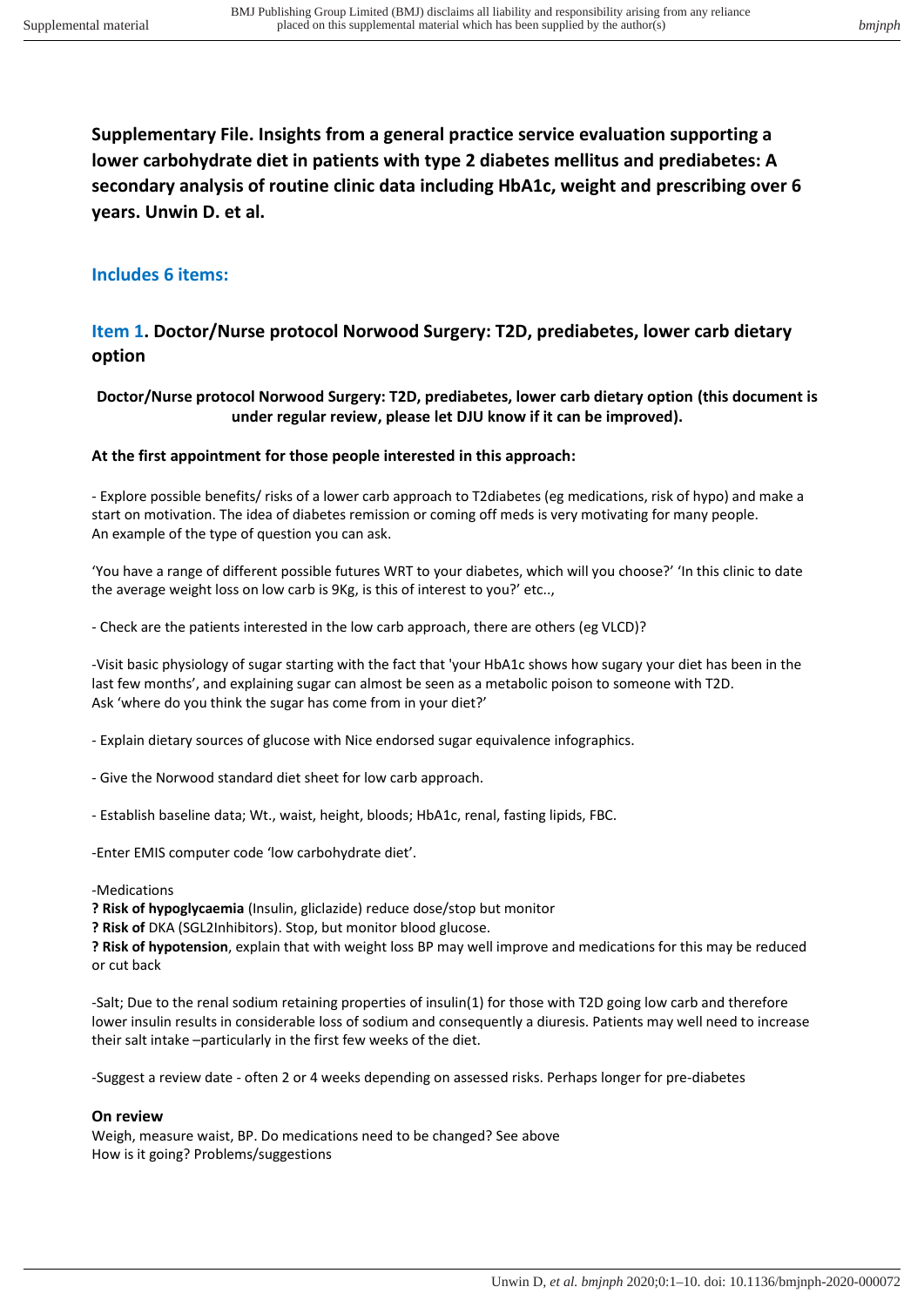Remember if both weight and HbA1c are climbing the most common reason is 'carb creep' **NOT** failure of the diet needing medication So check for this by rechecking dietary intakes. Over time many patients drift. It's better to see this as a learning opportunity. We all learn from our mistakes!

Weight loss alongside a climbing HbA1c is worrying –ask a doctor about this.

HbA1c 'too good' e.g. 28mmol/mol could the patient be anaemic?

Produce Emis graphs of Weight., HbA1c etc. as feedback to maintain motivation.

Do they wish to continue?

Are they happy to share anonymised data for our on-going audit of service provision?(please explain what this means) This extra level of patient data protection is not actually needed for audit but Norwood feels it's good practice.

If so enter Emis GP computer code 'obtaining consent'

Would they like to attend the group sessions –do they know how to find out when the next one is?

#### **Next steps**

Review date and agree next blood test (HbA1c etc.) -usually at 2 months from the start, but this depends on a risk analysis.

**Lipid profiles** Fasting profiles are preferable as triglyceride/HDL ratios are a better predictor of risk than LDL Lipid profiles usually (but not always) improve on low carb(2)

**Finally** NICE UK guidelines 1.3.6 Individualise recommendations for carbohydrate and alcohol intake, and meal patterns. **Reducing the risk of hypoglycaemia should be a particular aim for a person using insulin or an insulin secretagogue. [2009]** 

Often this is achieved by increasing dietary carbs at the expense of weight gain **An alternative** is to reduce carbs and the drugs involved this has the advantage of weight loss and improvements in BP

\_\_\_\_\_\_\_\_\_\_\_\_\_\_\_\_\_\_\_\_\_\_\_\_\_\_\_\_\_\_\_\_\_\_\_\_\_\_\_\_\_\_\_\_\_\_\_\_\_\_\_\_\_\_\_\_\_\_\_

<sup>1.</sup> Unwin DJ, Tobin SD, Murray SW, Delon C, Brady AJ. Substantial and Sustained Improvements in Blood Pressure, Weight and Lipid Profiles from a Carbohydrate Restricted Diet: An Observational Study of Insulin Resistant Patients in Primary Care. International Journal of Environmental Research and Public Health. 2019;16(15):2680. 2. Gjuladin-Hellon T, Davies IG, Penson P, Amiri Baghbadorani R. Effects of carbohydrate-restricted diets on low-density lipoprotein cholesterol levels in overweight and obese adults: a systematic review and meta-analysis. Nutr Rev. 2018.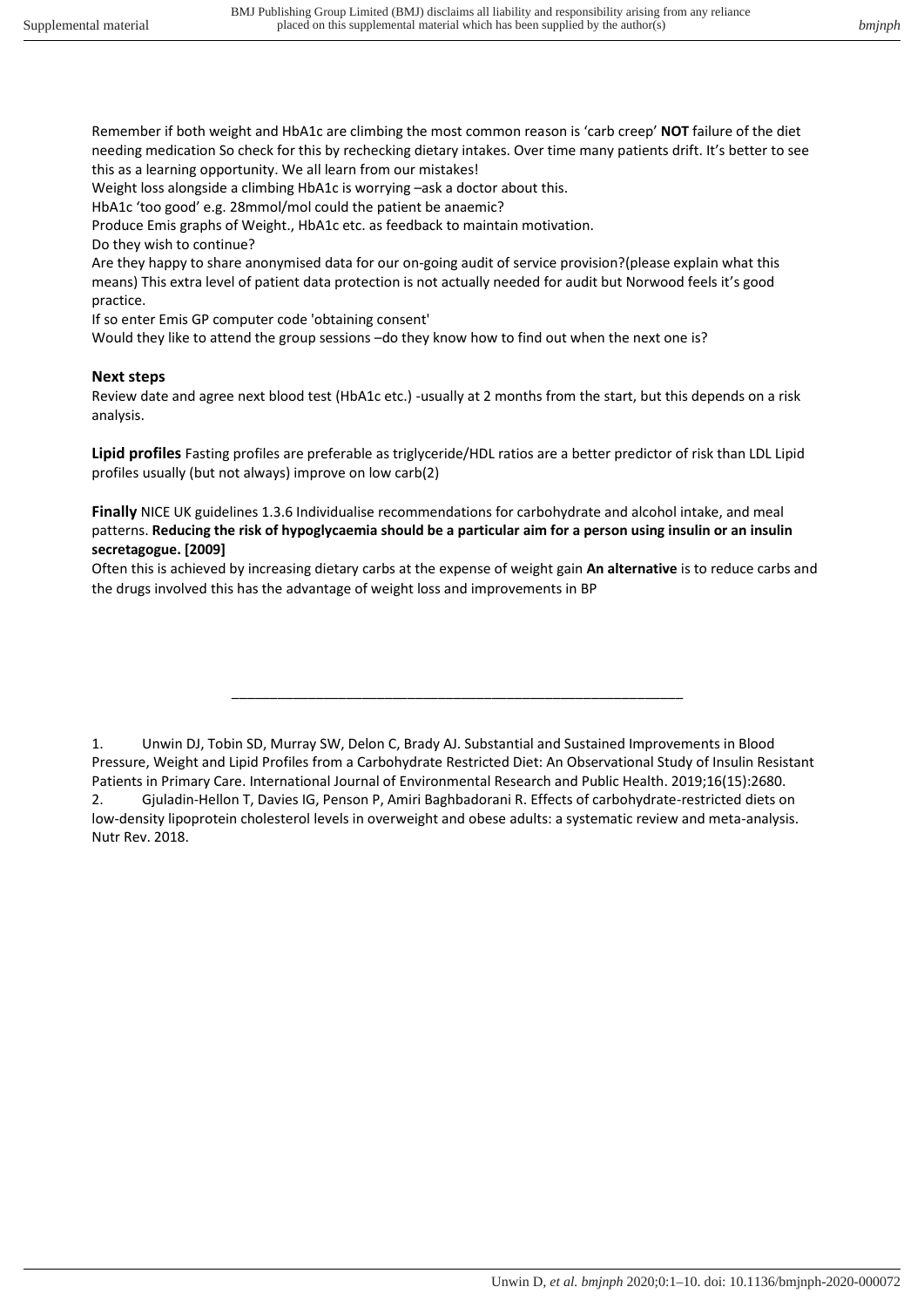### **Item 2. Four infographics used to help participants understand insulin and glucose**

The hormone insulin can be thought of as pushing glucose out of the blood stream and into cells to reduce blood sugar. In some cells it becomes fat





Reversal of type 2 diabetes: Normalisation of beta cell function in association with decreased pancreas and liver triacylglycerol. Lim EL1, Hollingsworth KG, Taylor R. Diabetologia. 2011 Oct;54(10):2506-14. doi: 10.1007/s00125-011-2204-7.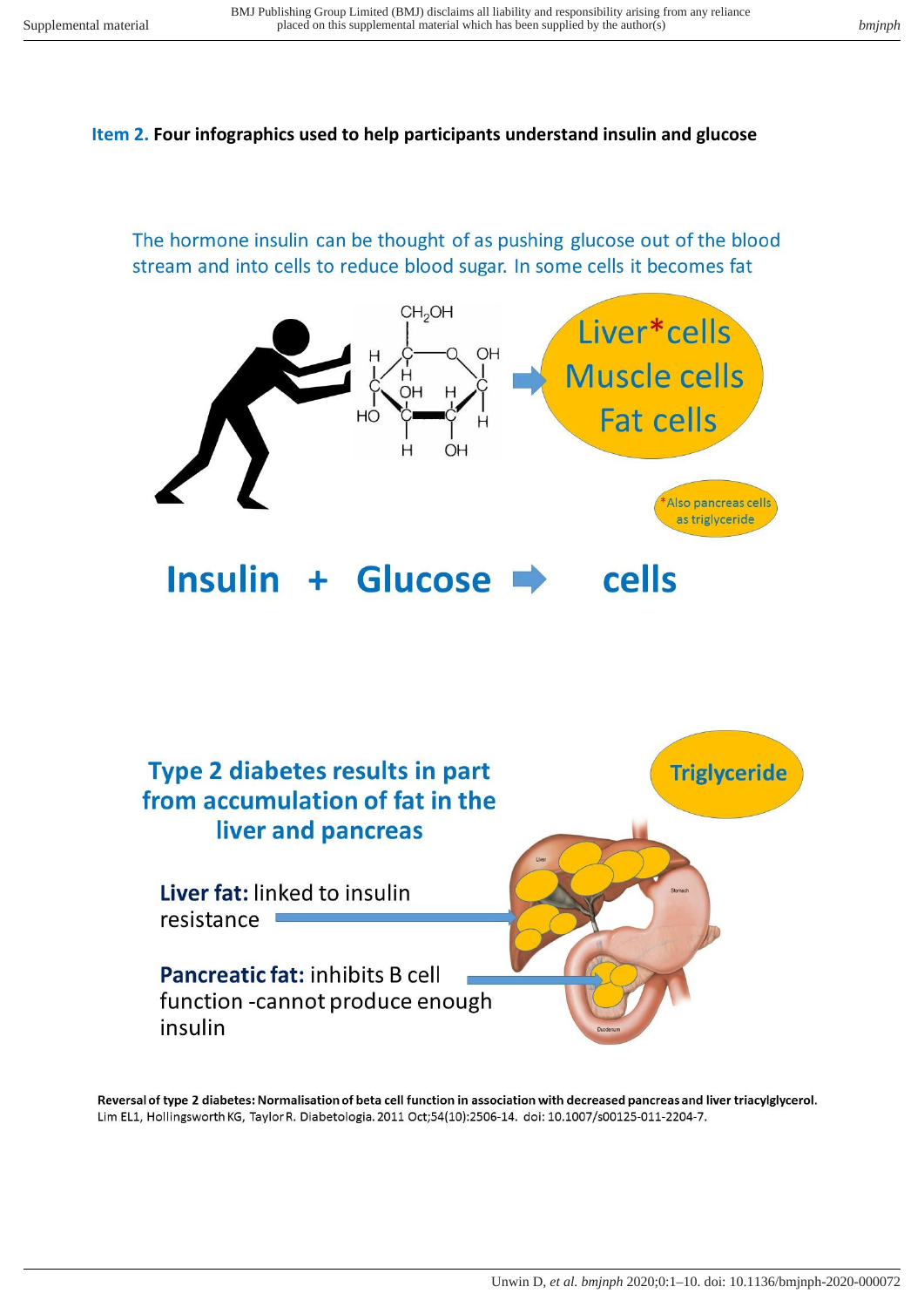

\*Reversal of type 2 diabetes: Normalisation of beta cell function in association with decreased pancreas and liver triacylglycerol. Lim EL1, Hollingsworth KG, Taylor R. Diabetologia. 2011 Oct;54(10):2506-14. doi: 10.1007/s00125-011-2204-7.

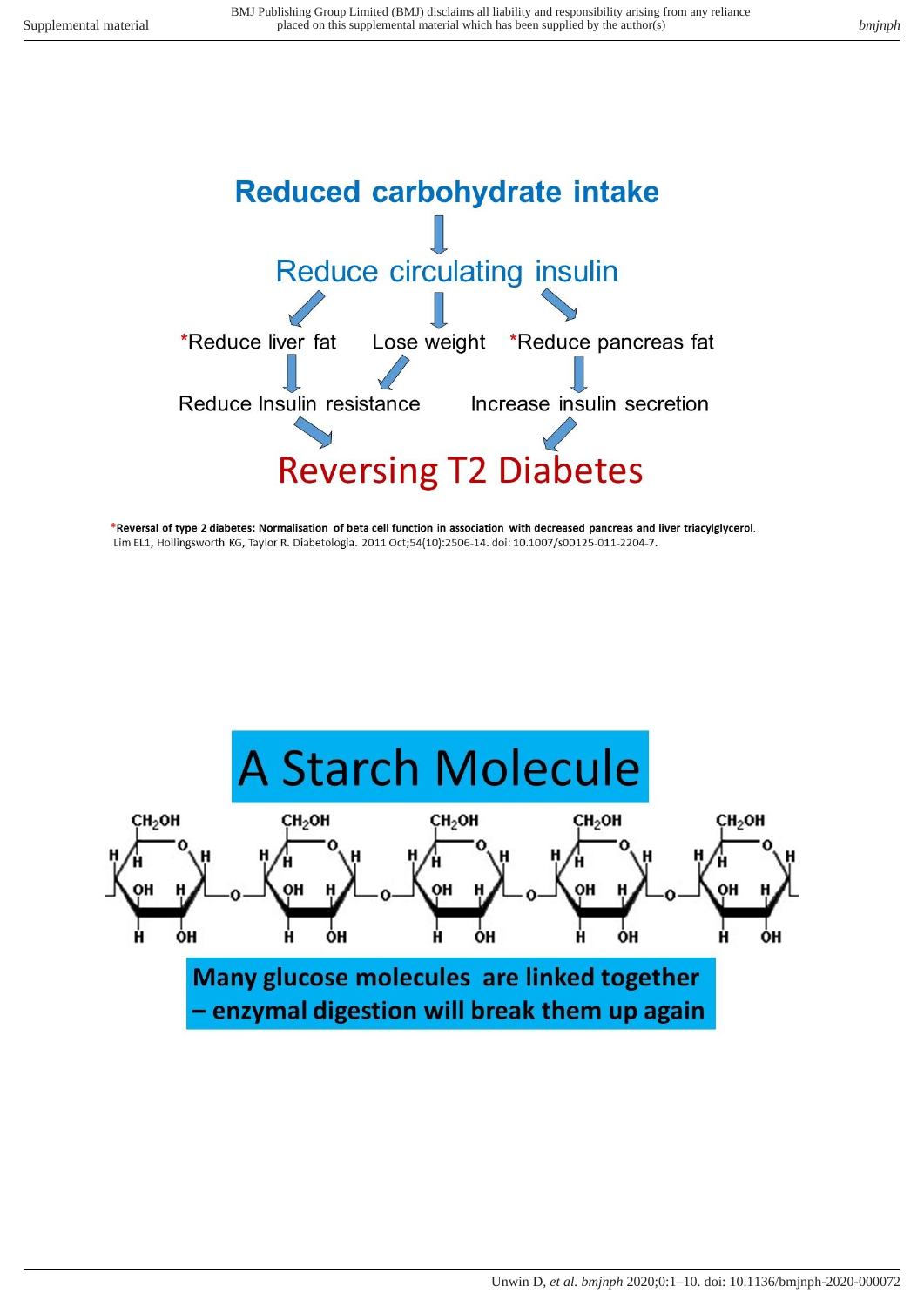

### **Item 3. Relationship between decrease in HbA1c with respect to decrease in weight**

A linear regression model fitted with HbA1c reduction as the outcome and weight reduction (kg) as the predictor, β=0.234 (95%CI -0.317, 0.785). The small R<sup>2</sup>value and large P value suggest that magnitude of weight loss for participants does not correlate well with the improvement in diabetic control. Those who lost less weight seem to do as well as those with greater weight loss.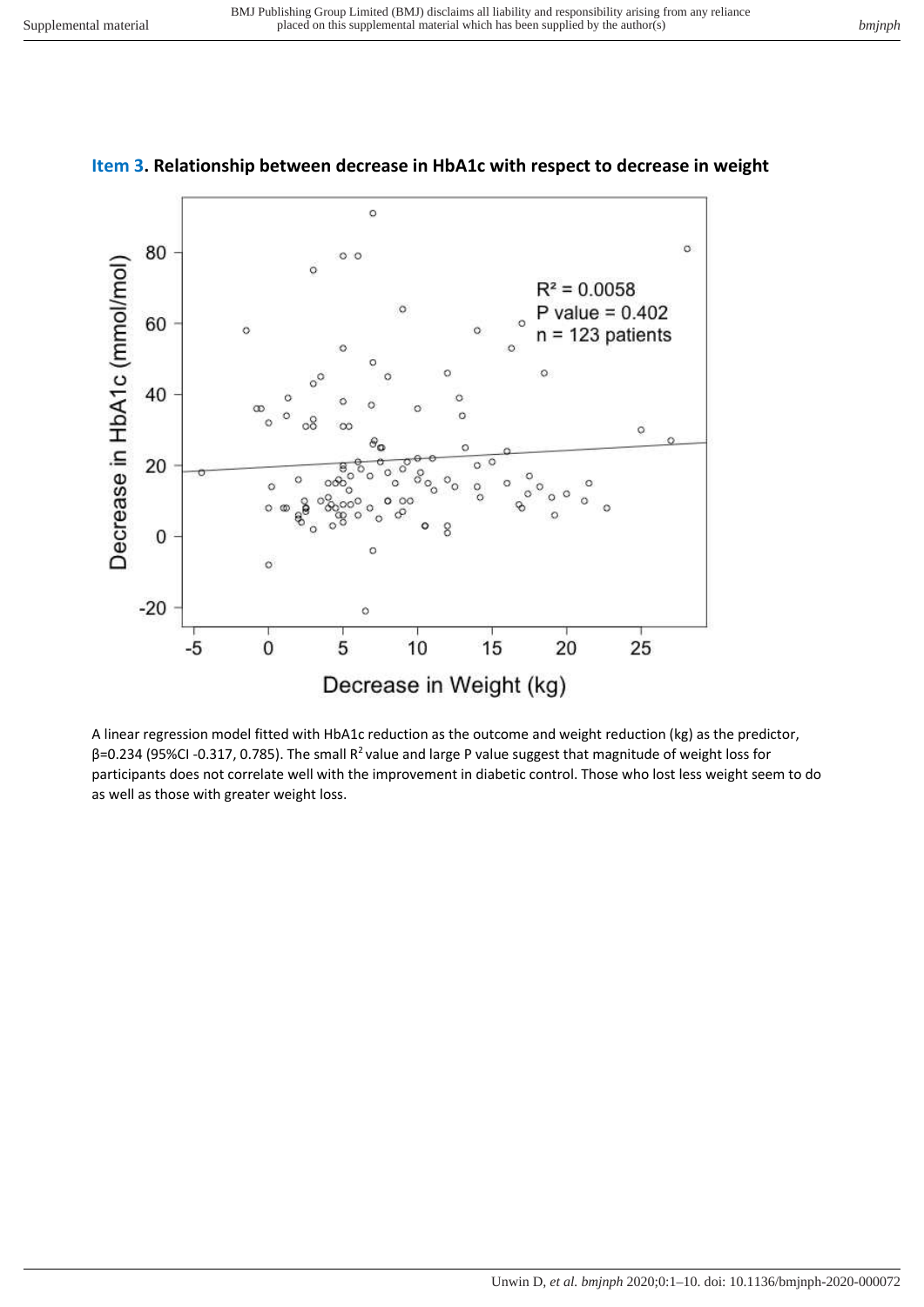## **Item 4. Openprescribing data**

## Comparing the prescribing of NHS antidiabetic drugs, BNF 6.1.2 at Norwood GP surgery to local, regional and National figures. 2015 to 2020 **Data from Openprescribing\***

| <b>LOCAL, REGIONAL</b><br>or NATIONAL  | Year to April 1st 2020 |        |      |                                                  | Prescribing trends 2015 - 2020 |      |               |                  |        |               |
|----------------------------------------|------------------------|--------|------|--------------------------------------------------|--------------------------------|------|---------------|------------------|--------|---------------|
|                                        |                        |        |      |                                                  | Items per patient              |      |               | Cost per patient |        |               |
|                                        | Patients               |        |      | Spend/Patient   Items/Patient   Possible saving* | 2015                           | 2020 | Change<br>In% | 2015             | 2020   | Change<br>In% |
| <b>NORWOOD SURGERY, SOUTHPORT</b>      | 9,749                  | £4.91  | 0.40 |                                                  | 0.36                           | 0.40 | $+12%$        | £3.64            | f 4.91 | +35%          |
| SOUTHPORT AND FORMBY CCG               | 125.509                | £10.13 | 0.76 | £655,257                                         | 0.64                           | 0.76 | $+18%$        | £ 6.62           | £10.13 | +53%          |
| <b>NORTH WEST COMMISSIONING REGION</b> | 7.544.547              | £10.67 | 0.76 | £43,506,050                                      | 0.67                           | 0.76 | $+14%$        | £7.48            | £10.67 | +43%          |
| NATIONAL EXPENDITURE FOR ENGLAND       | 60,086,632             | £9.52  | 0.71 | £277,045,236                                     | 0.61                           | 0.71 | $+16%$        | £ 6.53           | £9.52  | $+46%$        |

## The Norwood model saves £50,897 in antidiabetic prescribing relative to neighbouring levels of prescribing for the Southport & Formby CCG.

\*OpenPrescribing.net, EBM DataLab, University of Oxford, 2020. Accessed August 2020 with thanks to W Dale. \*The possible savings if all GP practices prescribed like Norwood Table contains rounded numbers

# **The calculations that underpin figure 5 on prescribing costs. A detail.**

From Openprescribing.net:

Southport and Formby average spend on drugs for diabetes per patient for the year ending April first 2020 was £10.13

Norwood average spend on drugs for diabetes per patient for the year ending April first 2020 was £4.91

Difference per person per year £10.13 - £4.91 **= £5.22**

Norwood has 9,748 patients, so total comparison works out at £5.22 X 9,748 = £50,885 per year cheaper on drugs for diabetes compared to the average for the area. These are rounded down figures, **the actual figure is £50,897**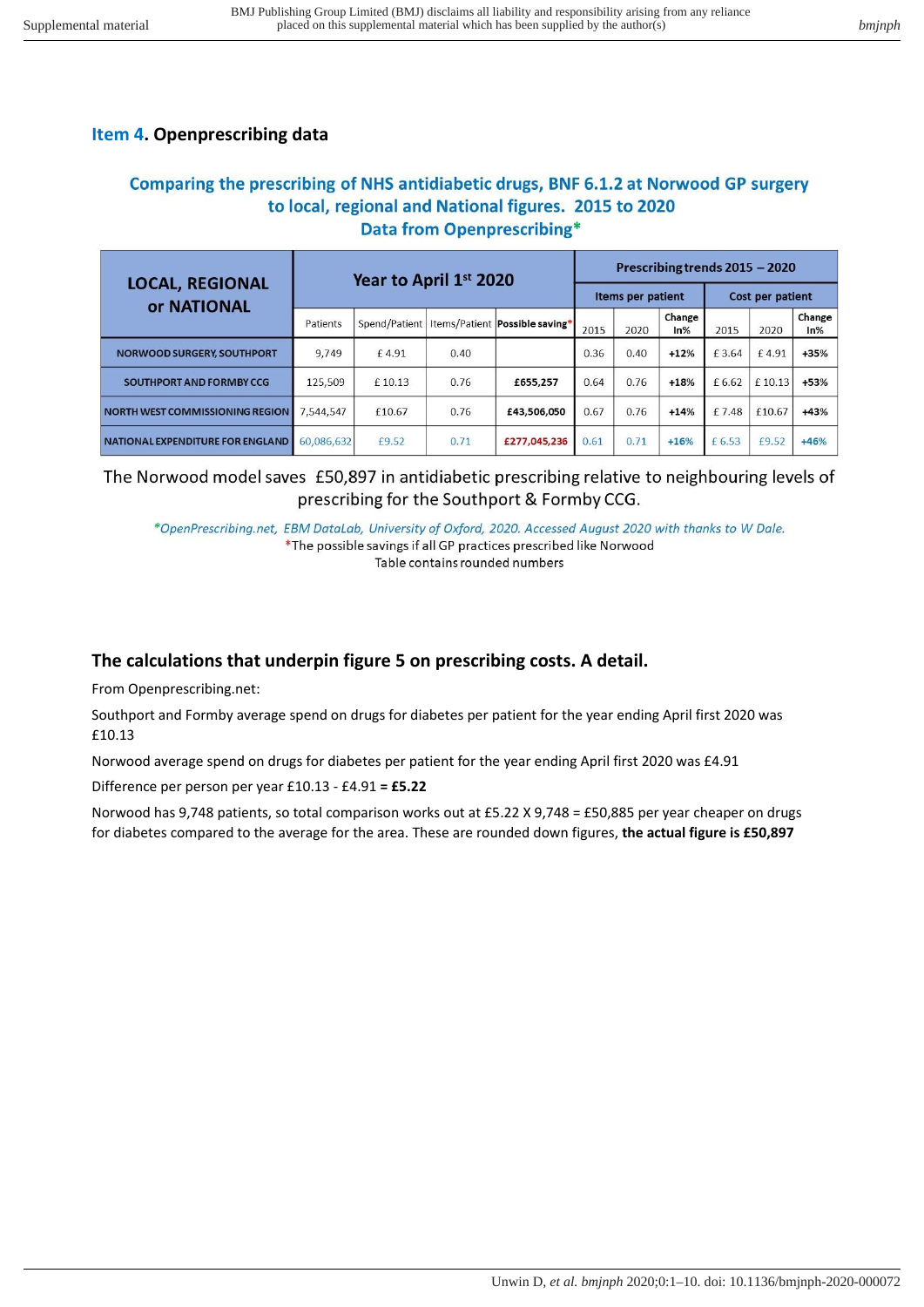# **Item 5. Relationship between decrease in HbA1c achieved with respect to the number of months since diagnosis of T2D to the start of the intervention.**



A linear regression model fitted with HbA1c reduction as the outcome and time (months) since diagnosis with T2D as the predictor, β=0.025 (95%CI -0.027, 0.076). The small  $R^2$  value and large P value suggest a poor correlation between improvement in Hba1c and how long participants had been diabetic before starting the approach. People who have been diabetic for longer still appear to do well. The clustering at time = 0 months is because many newly diagnosed T2D chose the approach as soon as they were diagnosed.